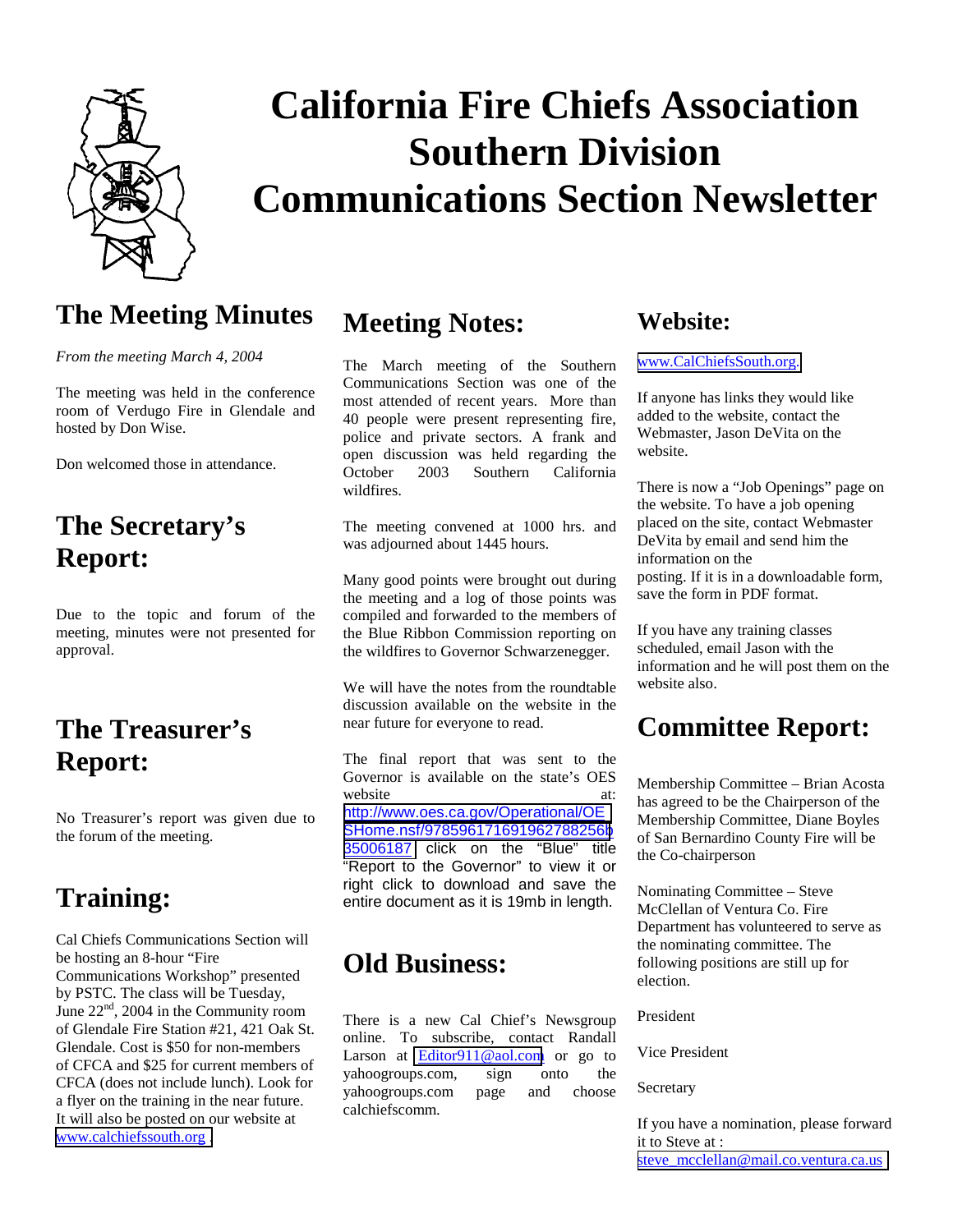## **Northern Update:**

No Report.

### **Legislative Report:**

No Report.

#### **Round Table:**

Due to the open discussion forum of the meeting, there was no roundtable

### **2004 Meeting Schedule:**

May  $6<sup>th</sup>$ , 2004 – Mercy Air July  $15<sup>th</sup>$ , 2004 – Ventura Co. Fire September 9<sup>th</sup>, 2004 – Bakersfield/Kern Co. Fire November  $4^{\text{th}}$ , 2004 – South Bay Communications

#### **Election Time:**

It is that time of year again, the following Board seats are to be elected this year. Don has advised that he will not be able to continue serving in his current capacity so we do need nominations. Please submit your nomination(s) to Steven McClellan for nomination and election at the March meeting. The open positions are:

President

Vice-President

Secretary

#### **March Meeting Attendees:**

Dona Norris – Beverly Hills Chris Bloore – Beverly Hills Gabby Moreno – Mercy Air Roy Cox – Mercy Air Rick Smith – Santa Maria Fire Julie Fuchs – Ventura Co. Fire Michael Dickerson – Ventura Co Fire Steve McClellan – Ventura Co. Fire Bob Klinoff – Kern Co. Fire Walt Moulton – Kern Co. Fire Tom Kravitz – Media Page Danny Salazar – San Bernardino Sheriffs Lorraine Rodriguez – San Berd. Sheriffs Julie Cornwall – San Bernardino Co. Fire Karen Humphreys – San Berdo. Co. Fire Melissa Beeson – San Berdo. Co. Fire Toni Natali – San Berdo. Co. Fire Brian Acosta – San Berdo. Co. Fire Denise Moe – San Bernardino Sheriffs Matt Getz – San Bernardino Sheriffs Roxanne Taber – San Bernardino Sheriff Theresa Taylor – Beverly Hills R. Cavagliari – Beverly Hills Tim Maloney – CDF/SOPS Jeff Mellinger – CDF/BDU Tim McClelland – CDF/ South Ops Matthew Conscents – CDF?Riverside Jody Hagemann – Riverside Co. Fire Teri Reid – Ontario Fire Candice Reid – Ontario Fire Chris Albers – Long Beach Fire Jerry Johnson – West Covina Fire Mike Urban – West Covina Fire Charles Lucas – Long Beach Fire Brad Wilson – Long Beach Fire John Landstrom – Long Beach Fire Gary Bush – San Bernardino Co. Fire Robert Stoffel – Orange Co. Comm. Don Wise – Verdugo Fire Rich Kauffman – Verdugo Fire Gary Stevens – South Bay Comm.

### **Upcoming Meeting:**

May  $6^{\text{th}}$ , 2004 at 10:00 a.m. Location: Mercy Air 1670 Miro Way Rialto, CA 92376 (888) 499-9495

Directions: From the northbound I-15, exit on Baseline east approximately 7 miles. Turn left on N. Maple and you will see a driveway directly in front of the stop sign. Enter the driveway to the right. The building has a Mercy Air sign in front of the building.

From the Northbound 215, exit on W. 13<sup>th</sup> Street/Baseline. Turn right on N. "H" Street. Turn right on W. Baseline Street. Go west approximately 6 miles. Turn right on N. Maple Ave. Enter the driveway to the right. The building has a Mercy Air sign in front of the building.

### **2004 Paid Members**

Brad Wilson – Long Beach Fire Dept. Don Wise – Verdugo Fire Janey Hall – South Bay Communications Gary Stevens – South Bay Comm. Bonnie Agee – South Bay Comm. Lisa Mathiasen – Santa Barbara Co. S.O. Chris Albers – Long Beach Fire Dept. Chris Bloore – Beverly Hills Comm. Craig Kinoshita – Orange Co. Fire Auth. David Paschke – Orange Co. Fire Auth. Debra Zinskey – Ventura Co. Fire Dona Norris – Beverly Hills Comm. John Landstrom – Long Beach Fire Dept. Julie Fuchs – Ventura Co. Fire Ken Shuck – Manhattan Beach Fire Dept Lesli Wilson – Orange Co. Fire Auth. Manny Soto – Verdugo Fire Michael Dickerson – Ventura Co. Fire Nick Tatone – Beverly Hills Comm. Rich Kauffman – Verdugo Fire Robert Heaton – Ventura Co. Fire Robert Stoffel – Orange Co. Comm Steve McClellan – Ventura Co. Fire Theresa Taylor – Beverly Hills Comm. Jerry Johnson – West Covina Fire Dave Dowling – San Bernardino Co Fire Diane Boyles – San Bernardino Co. Fire Brian Acosta – San Bernardino Co. Fire DeAnn Pressley – Mercy Air Gabby Moreno – Mercy Air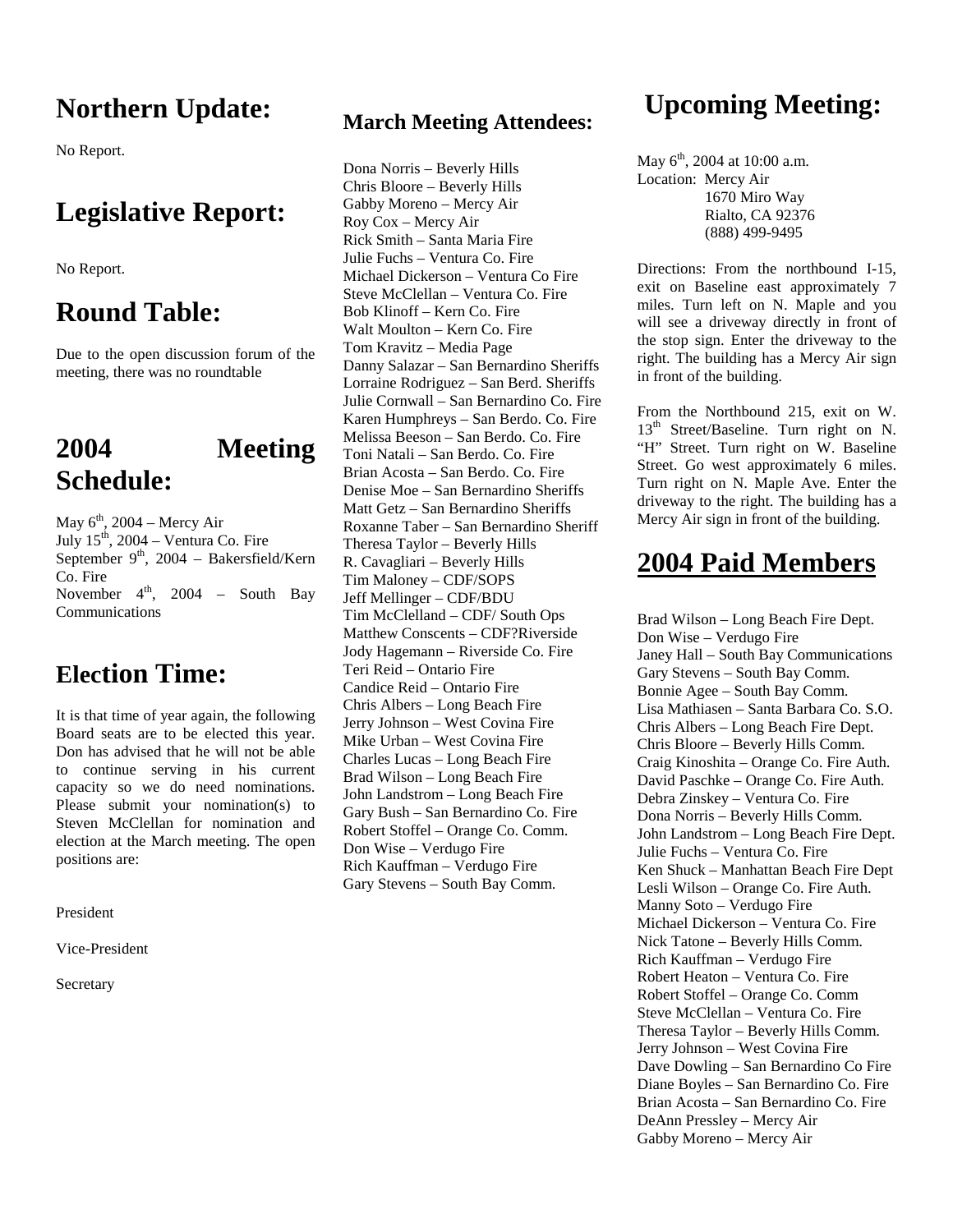**\*\* REMINDER \*\* Dues for membership are due the first of the year. To continue receiving the newsletter you must renew your dues for 2004. The membership application can be obtained off of the website.**